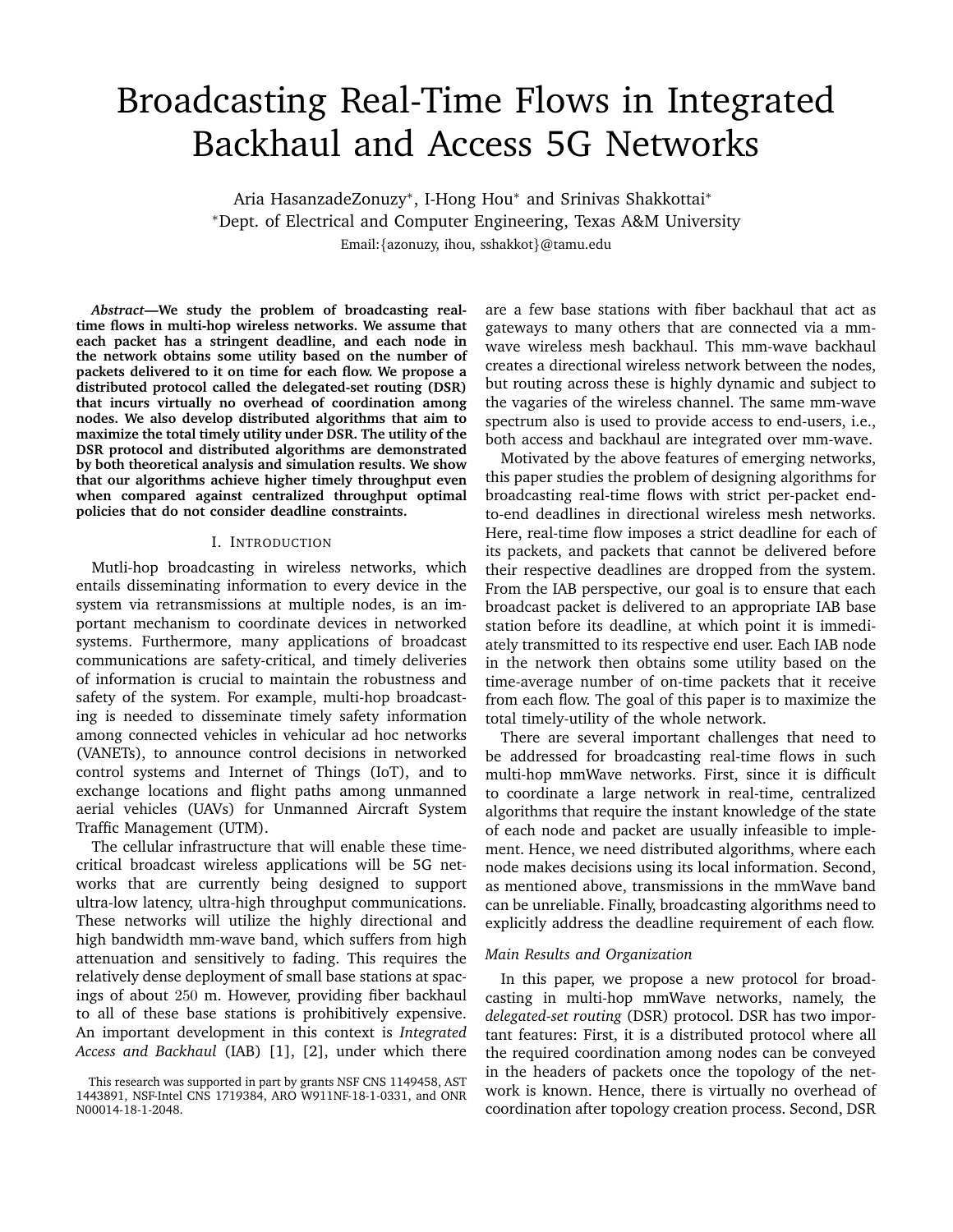allows each node to dynamically change its transmission strategies based on the deadlines of its packets and random events, such as transmission failures, it experiences.

Relaxing the link utilization constraint (number of tranmissions allowed per time slot) to an average one, and using dual decomposition techniques, we also propose a distributed algorithm that aims to maximize the total system-wide utility under DSR. This algorithm only requires minimal and infrequent information exchange among nodes. We analytically prove that our algorithm achieves the optimal total utility under an average link capacity constraint. The key novelty lies in a natural decomposition into packet-by-packet and link-by-link updates that need minimal coordination. These lead to a steepestascent-type control associated with each packet, and a sub-gradient type of update at links. This algorithm also gives rise to a simple index policy when link utilization constraints of all links need to be satisfied at every instant.

We evaluate our algorithms through simulations on representative network graphs. We compare our algorithms against recent studies on throughput optimal algorithms, including one that is designed specifically for broadcast, and one that is universal in terms of being able to support unicast, multicast and broadcast. We show that despite some of these algorithms being centralized and complex, our algorithm, which is designed specifically for simplicity and delay optimality, achieves better performance.

The paper is organized as follows. Section II reviews existing studies on broadcasting and multi-hop networks. Section III describes our system model for multi-hop networks with real-time broadcast flows. Section IV describes the additional structure imposed by the DSR protocol, as well as an epoch-wise approach to policy selection. Section V applies dual-decomposition, which turns out to be the basis of our distributed algorithm. Section VI proposes distributed algorithms that optimize DSR, as well as the index policy that can ensure hard capacity constraints are met. Section VII presents our simulation results. Finally, Section VIII concludes the paper.

## II. RELATED WORK

Broadcasting/multicasting is a fundamental functionality of networks, and has been studied in a substantial body of literature. One of the earliest policies for broadcasting/multicasting in ad hoc networks is via flooding [3], [4]. However, such policies can lead to severe packet collision frequency, and excessive redundant retransmissions, as shown by Ni et al. [5]. Gandhi et al. [6] and Huang et al. [7] have shown that the problem of minimizing delay in wireless ad hoc networks is NP-hard, and have proposed approximation algorithms aiming to reduce delay. These studies rely on centralized algorithms.

There has been much interest in throughput optimal broadcasting/multicasting. For instance, Sarkar and Tassiulas [8] proposed a scheduling and routing policy that relies on pre-computed spanning trees, which might be diffi-

cult to maintain and compute in scalable sized networks. Ho and Viswanathan [9] and Yuan et al. [10] propose network coding based policies in the context, which, however, leads to additional computation complexity. Zhang et al. [11] and Sinha et al. [12] consider multi-hop broadcasting problems in Directed Acyclic Graphs (DAG), which are not applicable to networks with arbitrary topology. Sinha et al. [13] also propose a centralized throughput optimal broadcasting policy for networks with arbitrary topology, which might be difficult to deploy in a large scale system. Furthermore, the throughput maximization focus of all the above does not directly allow for meeting stringent deadline guarantees.

Given the rising application of wireless networks to safety-critical and realtime applications, there has been much recent interest in deadline constrained multi-hop communication. Xiong et al. [14] proposed a delayaware throughput optimal policy for multi-hop networks. Their policy, however, can not provide stringent delay guarantees. Mao et al. [15] propose a hard deadline guaranteed policy, under the assumption that all routes in the network are fixed. Li and Eryilmaz [16] consider serving flows with stringent deadlines in a multi-hop system, and their proposed framework can be extended to incorporate routing decisions. However, their policies are heuristic, and optimality cannot be shown. Singh and Kumar [17] relax the deadline constrained optimization problem in the manner of the Whittle's relaxation for multi-armed bandits, and proposed decentralized optimal solutions. However, both it and the above body of work on deadline constrained communication only considers unicast traffic, and it is not clear how it applies to broadcasting/multicasting networks.

## III. SYSTEM MODEL

We consider a multi-hop network that consists of  $N$ wireless nodes operating in the mmWave band motivated by the IAB system. Here, the nodes correspond to fixed IAB base stations, and the network topology is known to all nodes. The available spectrum is divided into multiple half-duplex channels, and nodes can use these channels to send and receive packets from multiple nodes simultaneously. Furthermore, these channels are *directional* in that transmissions on different links do not interfere with each other, consistent with empirical observations in IAB test deployments [2]. These links can have different constraints on the supportable number of transmissions in each time slot, as well as their reliabilities.

Time is slotted and numbered as  $t = 1, 2, \ldots$ . We assume that link *l* can transmit  $T_l$  packets in each time slot, and that each transmission will be successfully received by the receiver with probability  $P_l.$  At the end of each time slot, the receiver sends an aggregated ACK indicating which packets it has successfully received in the time slot to the transmitter. Where we need to indicate the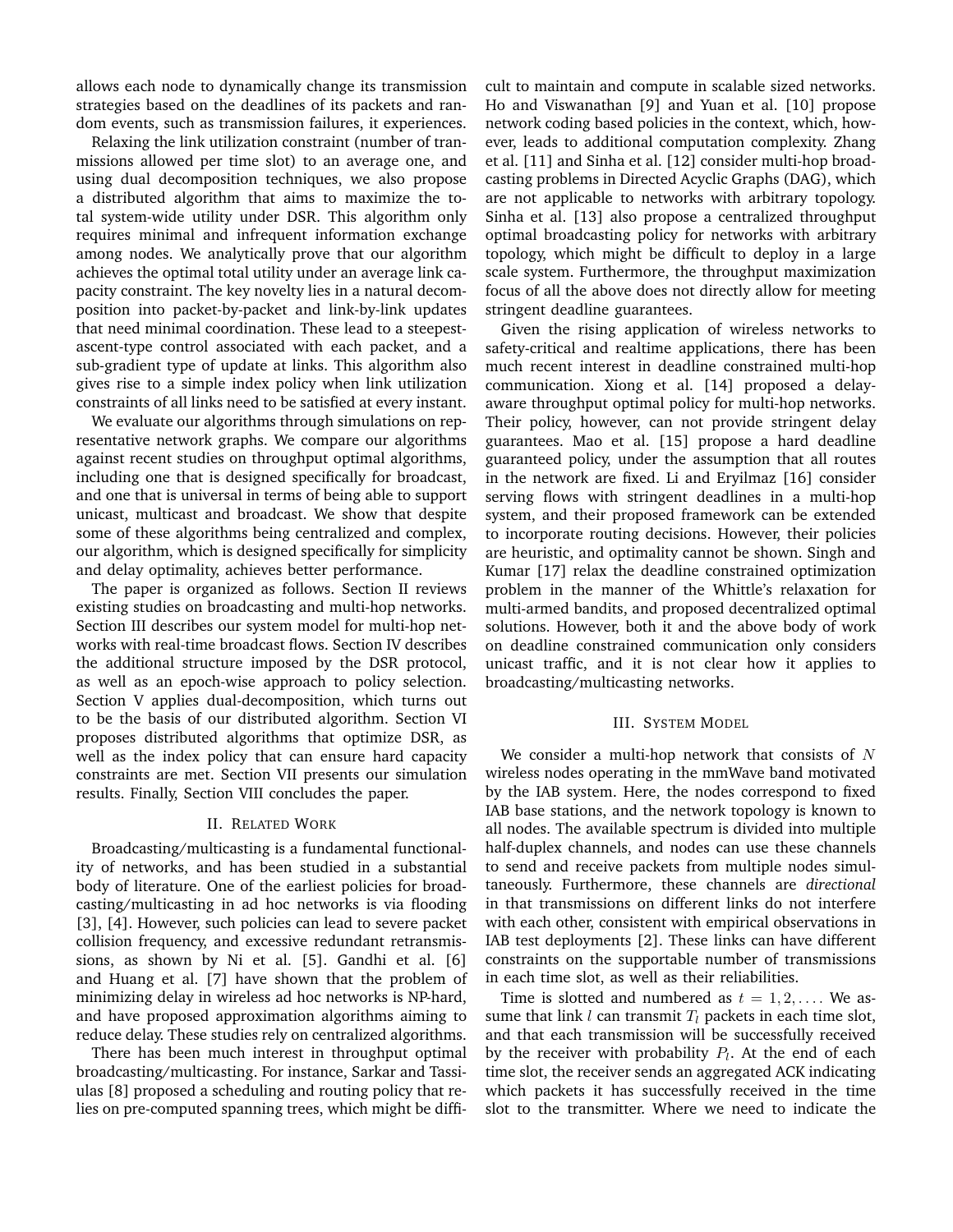transmitter and the receiver of a link, we use  $l = n \rightarrow m$ to indicate that link  $l$  has transmitter  $n$  and receiver  $m$ .

We consider F real-time broadcast flows, using  $s_f$  to indicate the source node of flow  $f$ . At the beginning of each time slot t,  $a_f(t)$  packets of flow f arrive at node  $s_f$ . We assume that  $[a_f(1), a_f(2), \ldots]$  is a sequence of i.i.d. random variables with mean  $A_f$ . Moreover, each flow f specifies a per-packet end-to-end deadline of  $D_f$ time slots. Packets from flow f are only useful for  $D_f$ time slots from their respective arrival times at their source nodes, and are dropped from the network when they expire. Due to communication constraints, it is likely that some nodes cannot receive all packets from each flow. We therefore measure the performance of node  $n$ on flow f by its *timely-throughput*, defined as the longterm average number of packets from flow  $f$  that are successfully delivered to node  $n$  within the deadline per time unit.

Let  $\Omega$  be a set of stationary packet scheduling policies. Hence, given the state of the system consisting of the locations and expiry times of all existing packets, a policy  $\omega \in \Omega$  is a rule that decides which packet to transmit on what link, subject to communication constraints. For each stationary policy  $\omega \in \Omega$ , let  $x_{n,f}^{\omega}(t)$  be the number of packets from  $f$  that are delivered to  $n$  at time  $t$  under  $\omega$ , i.e., these are the packets that survived the deadline constraint. Also, let  $\epsilon_{l,f}^{\omega}(t)$  be the number of packets from flow f transmitted over link l at time t under  $\omega$ . Since  $\omega$  is a stationary policy, and all packets that expire are immediately dropped, we can define

$$
\mu_{n,f}^{\omega} := \liminf_{T \to \infty} \frac{\sum_{t=1}^T x_{n,f}^{\omega}(t)}{T}
$$

as the timely-throughput of node n on flow f under  $\omega$ , and

$$
\bar{\epsilon}^{\omega}_{l,f} := \limsup_{T \to \infty} \frac{\sum_{t=1}^{T} \epsilon^{\omega}_{l,f}(t)}{T}
$$

as the average number of transmissions for flow  $f$  over link  $l$  under  $\omega$ .

Now, finding the optimal total utility with respect to timely-throughputs over all the  $N$  nodes under DSR is equivalent to finding the stationary policy that maximizes the total timely-utility under link utilization constraints, which can be written as

## **Relaxed Timely-Utility Maximization (R-TUM)**

$$
\text{Max} \ \sum_{n=1}^{N} \sum_{f=1}^{F} U_{n,f}(\mu_{n,f}^{\omega}) \tag{1}
$$

s.t. 
$$
\omega \in \Omega
$$
, (2)  

$$
\sum_{l}^{\infty} \bar{\epsilon}_{l,f}^{\omega} \leq T_l, \forall l.
$$

Notice that whereas the R-TUM problem above requires each delivered packet to satisfy its deadline constraint, it

 $f=1$ 

only requires that the *long-term average* number of transmissions over link l,  $\sum_{f=1}^{F} \bar{\epsilon}_{l,f}^{\omega}$  be no larger than  $T_l$ . This link utilization constraint relaxation is in the same manner as [17]. In a practical system, such a relaxation might be akin to imposing an average transmit power constraint rather than a hard one. We will first design policies that pertain to this relaxed link-utilization constraint. Using the insights gained, we will also develop a policy that enforces a *hard link-utilization constraint,* i.e.,

$$
\sum_{f=1}^{F} \epsilon_{l,f}^{\omega}(t) \le T_l, \forall l, t.
$$
 (4)

Solving the R-TUM problem could be posed as a Markov Decision Process (MDP), where the state of the system at any given point of time consists of the locations and expiry times of all existing packets. However, such a solution is infeasible to implement in practice. First, it is straightforward to show that the number of different system states is at least doubly exponential in  $N$ , and hence standard algorithms for finding the optimal MDP-based solution will result in prohibitive complexity. Second, even after one finds the optimal MDP-based solution, it may be impossible to implement it in a distributed fashion, since the complete state needs to be known at each node. In what follows, we impose additional structure on the policy space to render it tractable.

## IV. A STRUCTURED APPROACH TO REAL-TIME BROADCASTING

We now introduce two elements of structure to the policy space to enable its solution as a distributed convex optimization problem.

# *A. Delegated-Set Routing (DSR)*

Ensuring a per-packet deadline guarantee requires that we retain flexibility in routing to dynamically choose the next hop node for a packet based on current state. Thus, source routing on a per-packet basis is not satisfactory. However, for distributed implementation, we also need to ensure that there is no ambiguity as to which neighboring node is responsible for transmitting a packet to a given node. We resolve these seemingly opposite requirements via a protocol that we term *delegated-set routing (DSR)*.

For each node  $n$  that possesses a packet  $i$  at time t, we define the delegated-set of node  $n$  as the subset of nodes that  $n$  is responsible for forwarding packets, possibly through multi-hop transmissions. First, to ensure routing flexibility, whenever a node  $n$  decides to forward a packet to another node  $m$ , node  $n$  delegates a subset of its own delegated-set to  $m$ , and specifies this subset in the packet header. If the transmission is successful, this subset is removed from the delegated-set of  $n$ , since it is now the responsibility of  $m$  to forward the packet to this subset. Second, in order to avoid duplicate transmissions (ambiguity on which node should transmit a given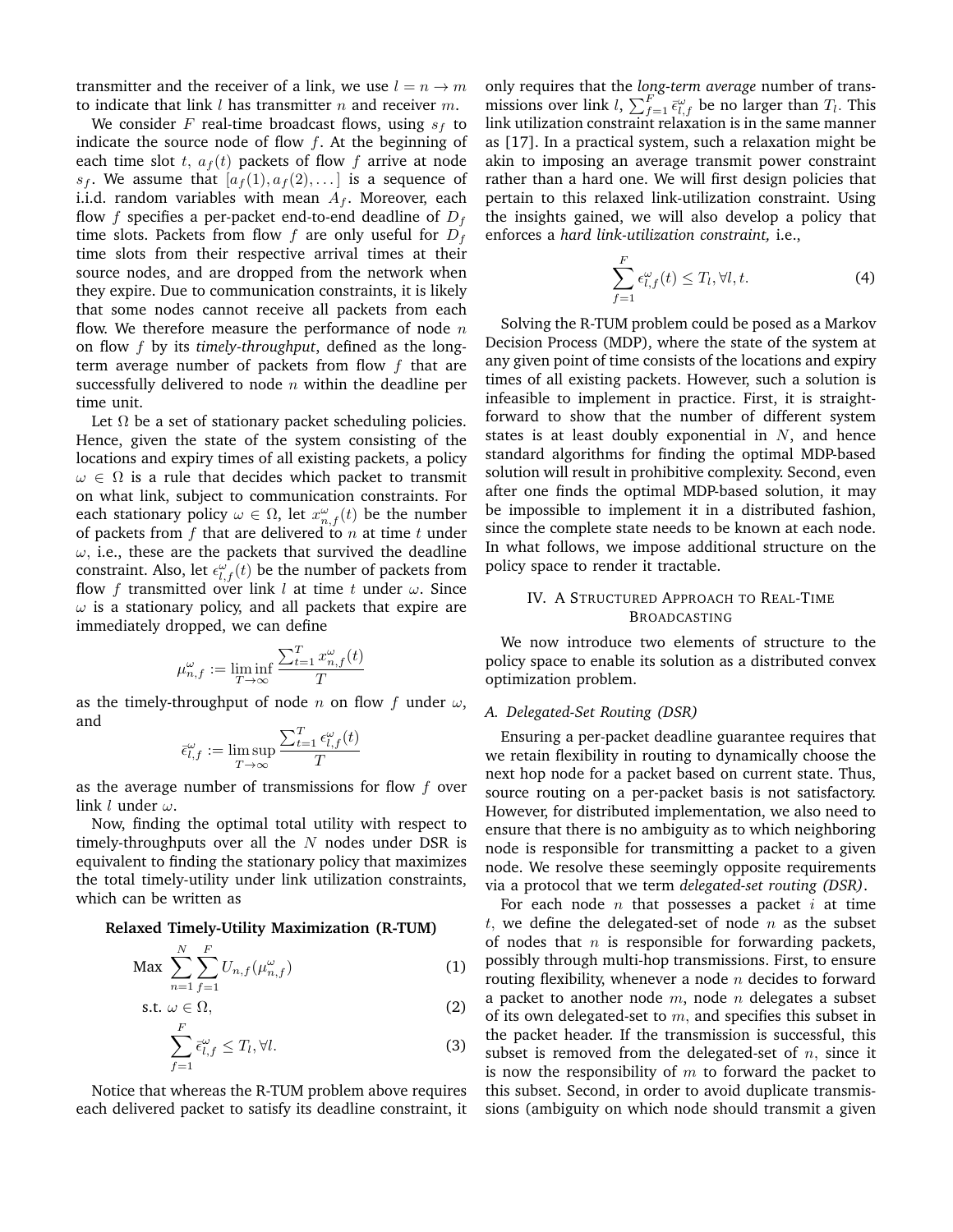packet), the DSR protocol requires that the delegated-sets of different nodes for the same packet are chosen to be disjoint.



Fig. 1. An example illustrating DSR.

To illustrate how DSR works, consider the network as shown in Fig. 1. When a packet arrives at the source node  $s_f$ , the delegated set of  $s_f$  is every node in the network, since it is the responsibility of  $s_f$  to broadcast the packet to the entire network. Suppose in the first time slot,  $s_f$  transmits the packet to A, and delegates the subset  $\{A, C, D\}$  to A. If the transmission is successful, the delegated-set of  $s_f$  becomes  $\{s_f, B, E\}$ , while the delegated-set of A is  $\{A, C, D\}$ . In the next time slot, when  $s_f$  transmits the packet to  $B$ , it needs to delegate the subset  ${B, E}$  to B. In particular,  $s_f$  cannot include node  $D$  in the delegated-set for  $B$ , since  $D$  is already in the delegated-set of A.

We note that the ability to dynamically adjust routing decisions is an important feature that distinguishes DSR from many existing studies on multi-hop broadcasting, such as [13] and [8]. These studies adopt source-routing, where the source node determines the routing decision of each packet, and intermediate nodes cannot change the decision. As  $s_f$  cannot foresee whether the transmissions from  $A$  to  $C$  will be successful, it cannot take an optimal routing decision.

#### *B. Epoch-wise Stationary Policies*

Our second aspect of adding structure to the policy space is to expand it from  $\Omega$ , the set of all stationary policies, to the set of all *epoch-wise stationary policies*. In an epoch-wise stationary policy, time is divided into epochs of equal length. The epoch-wise stationary policy adopts a stationary policy  $\omega^+ [i]$  in each epoch i. The duration of an epoch is chosen to be large enough so that the average performance of  $\omega^+[i]$  in epoch i is not influenced by the system state at the beginning of the epoch. Specifically, an epoch-wise stationary policy is defined as follows:

**Definition 1.** *An epoch-wise stationary policy is a sequence of stationary policies*  $\omega^+ = (\omega[i])_{i=1}^{\infty}, \omega[i] \in \Omega$ *), where*  $\omega[i]$ *is used in epoch* i*. The length of an epoch is chosen so that, under* ω +*,*

$$
\mu_{n,f}^{\omega^+} := \liminf_{T \to \infty} \frac{\sum_{t=1}^T x_{n,f}^{\omega^+}(t)}{T} = \liminf_{I \to \infty} \frac{\sum_{i}^I \mu_{n,f}^{\omega[i]}}{I},
$$

*and*

$$
\bar{\epsilon}_{l,f}^{\omega^+}:=\limsup_{T\to\infty}\frac{\sum_{t=1}^T\epsilon_{l,f}^{\omega^+}(t)}{T}=\limsup_{I\to\infty}\frac{\sum_i^I\epsilon_{l,f}^{\omega[i]}}{I}.
$$

We can now define  $\Omega^+$  as the set of all epoch-wise stationary policies. For each epoch-wise stationary policy  $\omega^{+},$  let  $\gamma^{\omega^{+}}:=[[\mu^{\omega^{+}}_{n,f},1\leq n\leq N,1\leq f\leq F],[\bar{\epsilon}^{\omega^{+}}_{l,f},1\leq l\leq n]$  $L, 1 \leq f \leq F$ || be the vector of timely-throughputs and average link uses under  $\omega^+$ . Also, let  $\Gamma := \{ \gamma^{\omega^+} | \omega^+ \in \Omega^+ \}$ be the set of attainable vectors of timely-throughputs and average link uses under all epoch-wise stationary policies. An important advantage of considering the policy space  $\Omega^+$  is that  $\Gamma$  is a convex set.

**Lemma 1.** Γ *is convex.*

*Proof.* The proof is is provided in [18]. 
$$
\Box
$$

Since  $\Gamma$  is a convex set, it is straightforward to verify that the optimization problem  $(1)$ – $(3)$  subject the policy space  $\Gamma$  is a convex optimization problem.

#### V. SOLUTION OVERVIEW

Although the problem  $R-TUM$ , (1) – (3), is convex, solving it directly remains challenging because there is no simple characterization of Γ. In this section, we present a general framework of solving **R-TUM** through dual decomposition. The exact distributed algorithm based on DSR will be presented in the next section.

## *A. Dual Problem Formulation*

Let  $\lambda_l$  be the Lagrange multiplier with respect to the constraint  $\sum_{f=1}^{F} \bar{\epsilon}_{l,f}^{\omega^{\mp}} \leq T_l$  in (3), and  $\lambda$  be the vector of all  $\lambda_l$ ,  $l = 1, 2, \ldots, L$ . The Lagrangian of **R-TUM** is then

$$
\mathcal{L}(\gamma^{\omega^+}, \lambda) = \sum_{n=1}^{N} \sum_{f=1}^{F} U_{n,f}(\mu_{n,f}^{\omega^+}) - \sum_{l=1}^{L} \lambda_l \left( \sum_{f=1}^{F} \bar{\epsilon}_{l,f}^{\omega^+} - T_l \right),
$$
\n(5)

and the dual objective function is

$$
\mathcal{D}(\lambda) = \max_{\gamma \in \Gamma} \mathcal{L}(\gamma, \lambda).
$$
 (6)

The dual problem of **R-TUM** is to find a non-negative vector  $\lambda$  that minimizes  $\mathcal{D}(\lambda)$ .

We first show that strong duality holds for **R-TUM**.

**Theorem 1.** *Let* P <sup>∗</sup> *be the optimal solution to R-TUM, and*  $\mathcal{D}^* := \min_{\lambda: \lambda_l \geq 0, \forall l} \mathcal{D}(\lambda)$ , then  $\mathcal{P}^* = \mathcal{D}^*$ .

*Proof.* The proof is provided in [18]. 
$$
\Box
$$

Hence, solving **R-TUM** is equivalent to solving the dual problem, which consists of two steps: First, given a vector  $\lambda$ , we need to find the dual objective function  $\mathcal{D}(\lambda)$ . Second, we need to find the vector  $\lambda$  that minimizes  $\mathcal{D}(\lambda)$ .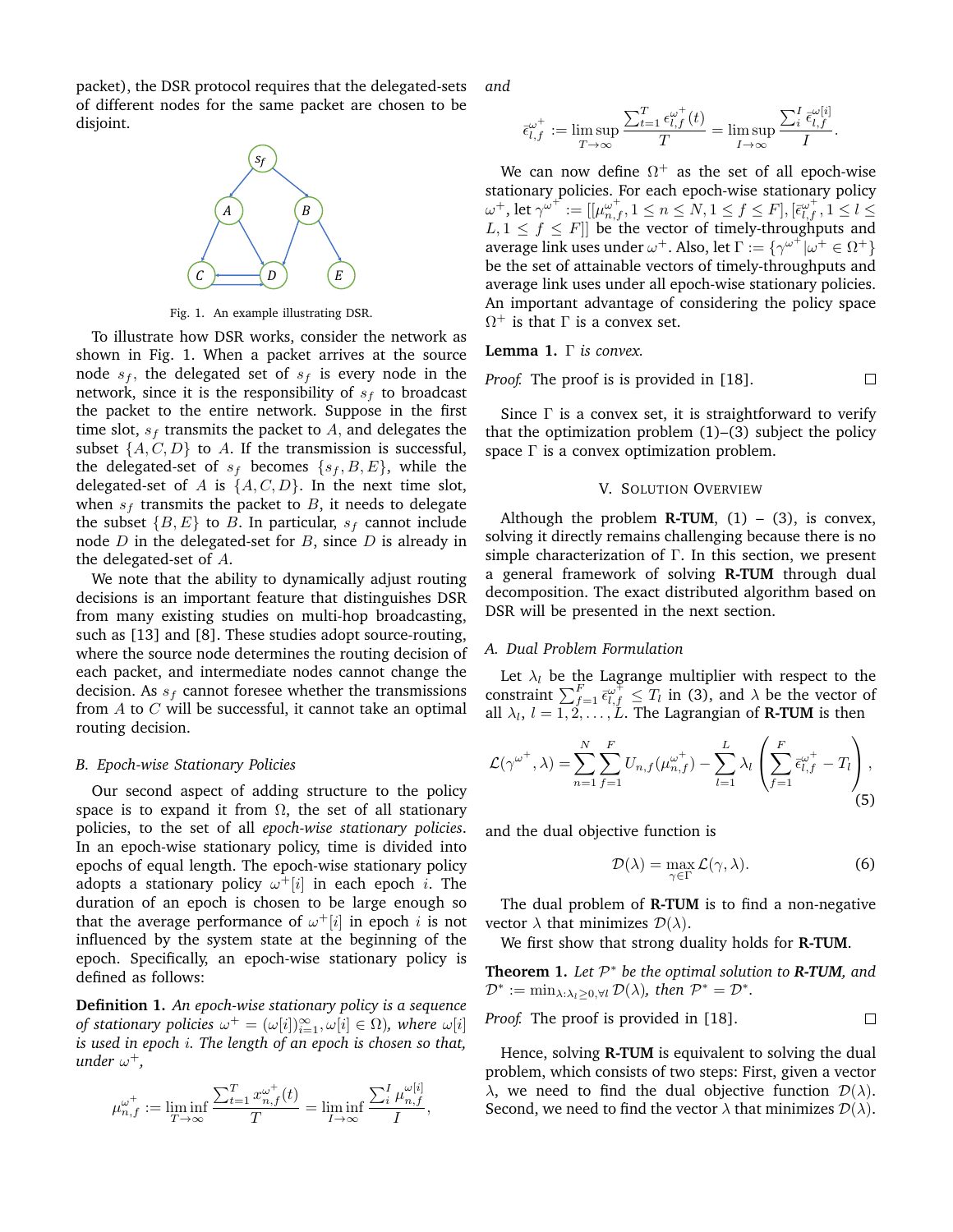## *B. Packet-By-Packet Decomposition for the Dual Objective*

We first present an iterative algorithm that finds  $\mathcal{D}(\lambda) =$  $\max_{\gamma \in \Gamma} \mathcal{L}(\gamma, \lambda)$  for a given  $\lambda$  using the steepest ascent algorithm. For each stationary policy  $\omega$ , let  $\gamma^{\omega}$  be defined to be the vector of timely-throughputs and link usages under  $\omega$ . Then the steepest ascent algorithm constructs a sequence of epoch-wise stationary policies that ultimately converges to the optimal epoch-wise stationary policy. The algorithm proceeds as follows:

- 1) Set  $k \leftarrow 1$
- 2) Let  $\omega_k^+$ be the round-robin epoch-wise stationary policy that follows the sequence  $\{\omega_1,\omega_2,\ldots,\omega_k,\omega_1,\omega_2,\ldots,\omega_k,\ldots\}.$
- 3) Let  $\omega_{k+1}$  be the stationary policy that maximizes the directional derivative,  $\nabla \mathcal{L}(\gamma^{\omega_k^+}, \lambda) \cdot \gamma^{\omega_{k+1}}$ .
- 4) Set  $k \leftarrow k + 1$  and repeat step 2.

Based on our construction of  $\omega_k^+$ , we have  $\gamma^{\omega_k^+}$  =  $\sum_{j=1}^k \gamma^{\omega_j}$  $\frac{k_1\gamma^{\omega_j}}{k}.$  Therefore  $\gamma^{\omega^+_{k+1}}-\gamma^{\omega^+_{k}}=\frac{\gamma^{\omega_{k+1}}-\gamma^{\omega^+_{k}}}{k+1}.$  Effectively, for each  $k$ , our steepest ascent algorithm finds  $\omega_{k+1}^+$  that maximizes the directional derivative  $\nabla\mathcal{L}(\gamma^{\omega_k^+},\lambda)\cdot(\gamma^{\omega_{k+1}^+} \gamma^{\omega_k^+})$  among all epoch-wise stationary policies with step size  $\frac{1}{k+1}$ . Following the analysis presented in Boyd et al. [19] Section 9.4.3, it is straightforward to show the following:

**Theorem 2.** *Under our steepest ascent algorithm,*  $\mathcal{L}(\gamma^{\omega_k^+}, \lambda)$  converges to  $\mathcal{D}(\lambda)$ , as  $k \to \infty$ .

Notice that the critical step in our steepest ascent policy is to find  $\omega_{k+1}$  that maximizes  $\nabla L(\gamma^{\omega^+_k},\tilde{\lambda})\!\cdot\!\gamma^{\omega_{k+1}}.$  We have

$$
\nabla \mathcal{L}(\gamma^{\omega_k^+}, \lambda) \cdot \gamma^{\omega_{k+1}} \n= \sum_{n,f} \frac{\partial}{\partial \mu_{n,f}} \mathcal{L}(\gamma^{\omega_k^+}, \lambda) \mu_{n,f}^{\omega_{k+1}} + \sum_{l,f} \frac{\partial}{\partial \bar{\epsilon}_{l,f}} \mathcal{L}(\gamma^{\omega_k^+}, \lambda) \bar{\epsilon}_{l,f}^{\omega_{k+1}} \n= \sum_{f=1}^F \left\{ \sum_{n=1}^N U'_{n,f}(\mu_{n,f}^{\omega_k^+}) \mu_{n,f}^{\omega_{k+1}} - \sum_{l=1}^L \lambda_l \bar{\epsilon}_{l,f}^{\omega_{k+1}} \right\}.
$$

This naturally gives us a flow-by-flow decomposition in the sense that  $\nabla \mathcal{L}(\gamma^{\omega_k^+}, \lambda) \cdot \gamma^{\omega_{k+1}}$  can be maximized by maximizing

$$
\sum_{n=1}^{N} U'_{n,f}(\mu_{n,f}^{\omega_k^+})\mu_{n,f}^{\omega_{k+1}} - \sum_{l=1}^{L} \lambda_l \bar{\epsilon}_{l,f}^{\omega_{k+1}}
$$
(7)

for each flow  $f$  individually. Moreover, note that, after normalizing with the average packet arrival rate of flow f,  $\mu_{n,f}^{\omega_{k+1}}$  is the average delivery per-packet from flow f to node *n*, and  $\bar{\epsilon}_{l,f}^{\omega_{k+1}}$  is the average number of transmissions per packet over link  $l$  for flow  $f$ .

For each packet *i* from flow *f*, let  $y_{n,f,i}$  be a random variable representing the event that packet  $i$  is successfully delivered to node *n* within its deadline of  $d_f$ . Also, let  $z_{l,f,i}$  be the random variable indicating the number times that link *l* transmits *i*. Then  $\mathbb{E}[y_{n,f,i}]$  is the success probability that packet *i* is delivered to node *n*, while  $\mathbb{E}[z_{l,f,i}]$  is the expected number of times that link  $l$  transmits  $i$ . Therefore, from (7), maximizing  $\nabla \mathcal{L}(\gamma^{\omega_k^+}, \lambda) \cdot \gamma^{\omega_{k+1}}$  can be achieved by maximizing

$$
\sum_{n=1}^{N} U'_{n,f}(\mu_{n,f}^{\omega_k^+}) \mathbb{E}[y_{n,f,i}] - \sum_{l=1}^{L} \lambda_l \mathbb{E}[z_{l,f,i}] \tag{8}
$$

for each packet  $i$ .

We note that such packet-by-packet decomposition allows distributed algorithms for finding the optimal solution since, instead of considering the system state as a whole, each packet only needs to maximize (8) on its own, without considering the states of other packets.

## *C. Link-by-Link Update for the Dual Problem*

After finding  $\mathcal{D}(\lambda)$ , we now proceed to find the solution to the dual problem,  $\min_{\lambda: \lambda_i > 0, \forall l} \mathcal{D}(\lambda)$ . Our solution is based on the subgradient method. We first find the subgradient of  $\mathcal{D}(\lambda)$ .

**Theorem 3.** Let  $\gamma(\lambda)$  =  $[[\mu_{n,f}(\lambda)],[\bar{\epsilon}_{l,f}(\lambda)]]$  :=  $\arg \max_{\gamma \in \Gamma} \mathcal{L}(\gamma, \lambda)$ , then the *L*-dimensional vector  $[T_l - \lambda]$  $\sum_{f=1}^{F} \bar{\epsilon}_{l,f}(\lambda) ]$  *is a subgradient for*  $\mathcal{D}(\lambda)$ *.* 

*Proof.* The proof is provided in [18].  $\Box$ 

The subgradient method finds the optimal  $\lambda$  that minimizes  $\mathcal{D}(\lambda)$  iteratively. Starting with an arbitrary vector  $\lambda(1)$ , the subgradient method finds  $\lambda(k+1) = [\lambda_l(k+1)]$ by setting

$$
\lambda_l(k+1) = \left[\lambda_l(k) - \beta_k \left(T_l - \sum_{f=1}^F \bar{\epsilon}_{l,f}(\lambda(k))\right)\right]^+, \quad (9)
$$

where  $x^+ := \max\{0, x\}.$ 

**Theorem 4.** *If the sequence*  $\beta_k$  *is chosen so that*  $\beta_k \geq$  $0, \forall k, \sum_{k=1}^{\infty} \beta_k = \infty$ , and  $\lim_{k \to \infty} \beta_k = 0$ , then  $\mathcal{D}(\lambda(k)) \to$  $\min_{\lambda:\lambda_i\geq 0,\forall l} \mathcal{D}(\lambda)$ *, as*  $k\to\infty$ *.* 

*Proof.* This is the direct result of Theorem 8.9.2 in [20].  $\Box$ 

Recall that  $\sum_{f=1}^{F} \bar{\epsilon}_{l,f}(\lambda(k)))$  is the average number of transmissions that link  $l$  makes. Therefore, for link  $l$  to update  $\lambda_l$  by (9), link l only needs to know its own link constraint and the number of transmissions it makes. Hence, this subgradient method allows for a distributed update of  $\lambda_l$ .

#### VI. OPTIMIZATION OF DSR

Under DSR, the transmission strategy for a node having a packet  $i$  consists of two parts: determining which node to transmit the packet  $i$  to, and determining what delegated-set to assign to the receiver. In this section, we discuss the optimal transmission strategy that maximizes (8) under the design of DSR.

Fix a packet *i* from flow *f*. For each subset of nodes  $\pi$ , let  $\mathcal{L}_{\pi}$  be the set of links whose transmitter and receiver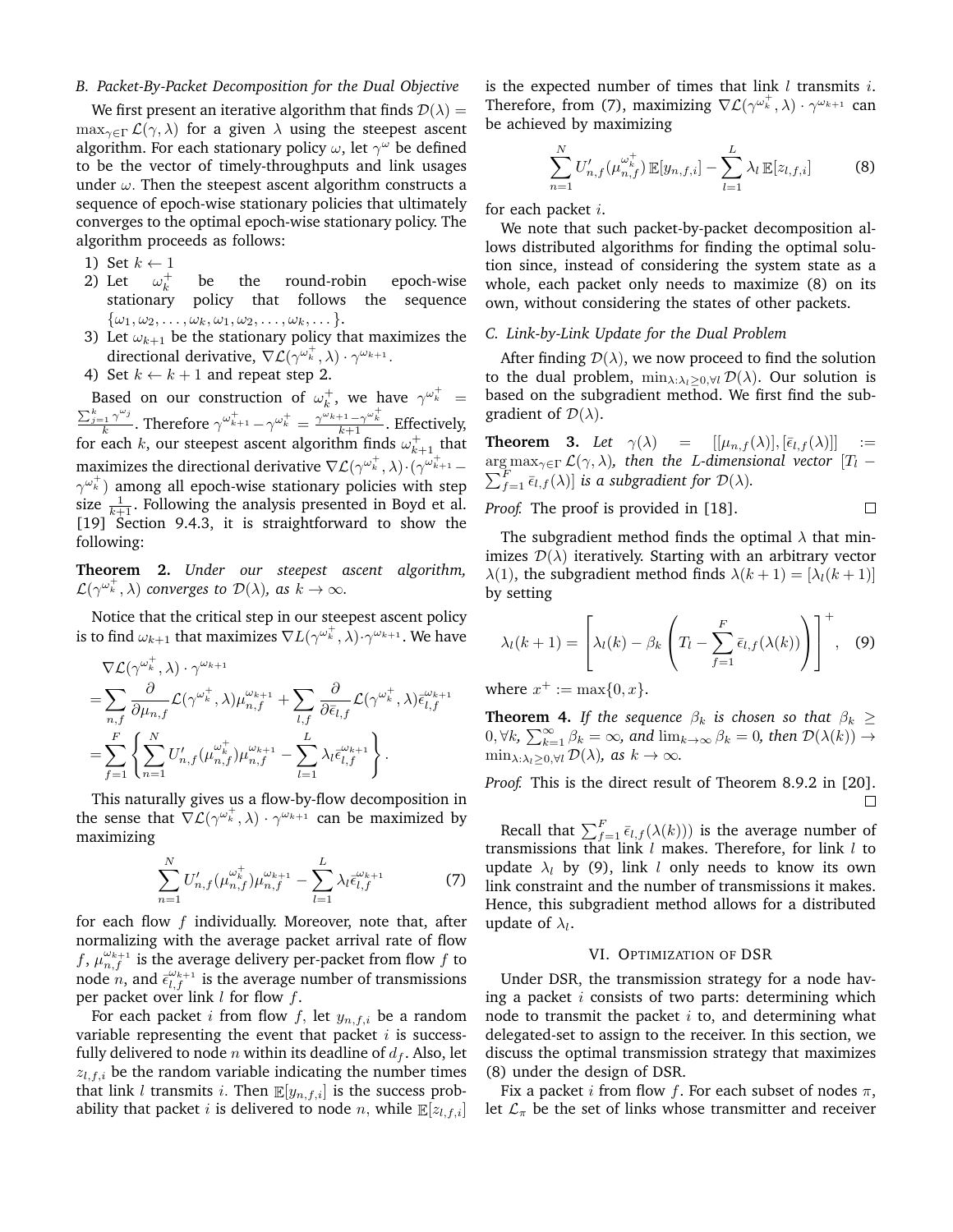are both in  $\pi$ . Also, for each node *n*, subset of nodes  $\pi$ , and integer  $\tau \in [0, d_f]$ , define

$$
W_f(n, \pi, \tau) = \max \left( \sum_{k \in \pi} U'_{k, f}(\mu_{k, f}^{\omega_k^+}) \mathbb{E}[y_{k, f, i}] - \sum_{l \in \mathcal{L}_{\pi}} \lambda_l \mathbb{E}[z_{l, f, i}] \right)
$$
(10)

if node *n* receives the packet *i* and delegated-set  $\pi$ , and the packet *i* has  $\tau$  time slots before meeting its deadline.

By the definition of  $W_f(n, \pi, \tau)$ , finding the optimal transmission strategy that maximizes (8) is equivalent to finding the value of  $W_f(s_f, \{1, 2, \ldots, N\}, d_f)$ , as well as the transmission strategy that achieves it.

We use dynamic programming to find  $W_f(n, \pi, \tau)$ . Suppose node *n* receives the packet *i* and delegated-set  $\pi$ , and packet *i* has  $\tau$  time slots before meeting its deadline. Also suppose that node  $n$  decides to transmit the packet to m and designates the delegated-set  $\pi^m$  to m. If the transmission is successful, then, in the next time slot, node n has a delegated-set of  $\pi - \pi^m$ , node m has a delegatedset of  $\pi^m$ , and packet *i* has  $\tau - 1$  time slots before its deadline. By the definition of  $W_f(\cdot)$ , we have, given that the transmission is successful,

$$
\max\left(\sum_{k\in\pi}U'_{k,f}(\mu_{k,f}^{\omega_k^+})\mathbb{E}[y_{k,f,i}] - \sum_{l\in\mathcal{L}_{\pi}}\lambda_l\mathbb{E}[z_{l,f,i}]\right)
$$
  
=  $W_f(n, \pi - \pi^m, \tau - 1) + W_f(m, \pi^m, \tau - 1) - \lambda_{n\to m}.$  (11)

On the other hand, if the transmission fails, then, in the next time slot, node *n* still has the delegated-set  $\pi$  and packet *i* has  $\tau - 1$  time slots before its deadline. Given that the transmission fails, we have

$$
\max\left(\sum_{k\in\pi} U'_{k,f}(\mu_{k,f}^{\omega_k^+}) \mathbb{E}[y_{k,f,i}] - \sum_{l\in\mathcal{L}_{\pi}} \lambda_l \mathbb{E}[z_{l,f,i}] \right)
$$
  
=  $W_f(n, \pi, \tau - 1) - \lambda_{n\to m}.$  (12)

Since each transmission from  $n$  to  $m$  succeeds with probability  $P_{n\to m}$ , we have, given that *n* transmits packet i and assigns delegated-set  $\pi^m$  to  $m$ ,

$$
\max \left( \sum_{k \in \pi} U'_{k,f}(\mu_{k,f}^{\omega_k^+}) \mathbb{E}[y_{k,f,i}] - \sum_{l \in \mathcal{L}_{\pi}} \lambda_l \mathbb{E}[z_{l,f,i}] \right)
$$
  
=  $P_{n \to m} \times (11) + (1 - P_{n \to m}) \times (12).$  (13)

Based on the above analysis, we can write down the following iterative equation:

$$
W_f(n, \pi, \tau) = \max\{W_f(n, \pi, \tau - 1),
$$
  
\n
$$
\max_{m, \pi^m : m \in \pi^m, \pi^m \subset \pi} [P_{n \to m}(W_f(n, \pi - \pi^m, \tau - 1)) + W_f(m, \pi^m, \tau - 1)] + (1 - P_{n \to m})W_f(n, \pi, \tau - 1) - \lambda_{n \to m}]\},
$$
\n(14)

with boundary condition

$$
W_f(n, \pi, 0) = r_{i,n} = U'_{n,f}(\mu_{n,f}),
$$
\n(15)

where the term  $W_f(n, \pi, \tau - 1)$  in (14) represents the case when  $n$  does not transmit the packet at all. Eq. (14) and (15) allows a dynamic programming algorithm to find  $W_f(n, \pi, \tau)$  for all  $f, n, \pi$ , and  $\tau$ . As we will show in Section VII, our algorithm can be easily carried out in medium-sized networks.

## *A. Index-DSR for Per-Time-Slot Link Constraint*

The Dynamic Program in (14) can be directly combined with the dual decomposition in Section V to achieve the optimal solution of **R-TUM** problem under DSR. In this section, we further propose an index policy that satisfies the per-time-slot link utilization constraint  $\sum_{i,v} \epsilon_{i,v,l}(t) \leq$  $T_l$ , for all  $t$ , of the original **TUM** problem. The index-DSR policy would be to transmit the maximum number of packets among all possible packets to be transmitted so that the per-time-slot link constraint is not violated.

We make several changes to the dynamic program and the dual decomposition technique. First, we change the iterative equation (14) to

$$
W_f(n, \pi, \tau) =
$$
  
\n
$$
\max_{m, \pi^m : m \in \pi^m, \pi^m \subset \pi} [P_{n \to m}(W_f(n, \pi - \pi^m, \tau - 1)) + W_f(m, \pi^m, \tau - 1)] + (1 - P_{n \to m})W_f(n, \pi, \tau - 1) - \lambda_{n \to m}],
$$
\n(16)

as long as there is a link from *n* to another node in  $\pi$ , and

$$
W_f(n, \pi, \tau) = W_f(n, \pi, \tau - 1),
$$
 (17)

otherwise. In other words, we force each node  $n$  to find a link to transmit each packet. We also define  $m^*(n, \pi, \tau)$ and  $\pi^{m*}(n, \pi, \tau)$  as the optimal m and  $\pi^m$  that achieves  $W_f(n, \pi, \tau)$ . We note that, since we now force each node  $n$  to find a link to transmit each packet, it is possible that  $W_f(n, \pi, \tau)$  is negative for some  $(n, \pi, \tau)$ .

Second, in each time slot t and for each link  $n \to m$ , we find all packets possessed by n with delegated-set  $\pi$ ,  $\tau$ slots until their respective deadlines, and  $m^*(n, \pi, \tau) = m$ . We sort these packets in descending order of  $W_f(n, \pi, \tau)$ , and let  $\epsilon'_{n\to m}(t)$  be the number of these packets with  $W_f(n, \pi, \tau) > 0$ . In other words,  $\epsilon'_{n \to m}(t)$  is the number of packets whose optimal strategy yields a positive return by transmitting over the link  $n \to m$ . After sorting these packets, link  $n \to m$  simply transmit the first  $T_{n\to m}$  packets. Finally, the price of each link is updated by (9).

#### VII. SIMULATION RESULTS

In this section, we present simulation results that compare the performance of our policy against a policy proposed in [21] called Universal Max-Weight (UMW), and a policy proposed by Sinha, Paschos, and Modiano in [13] that we call SPM. We first provide a brief description of these two policies.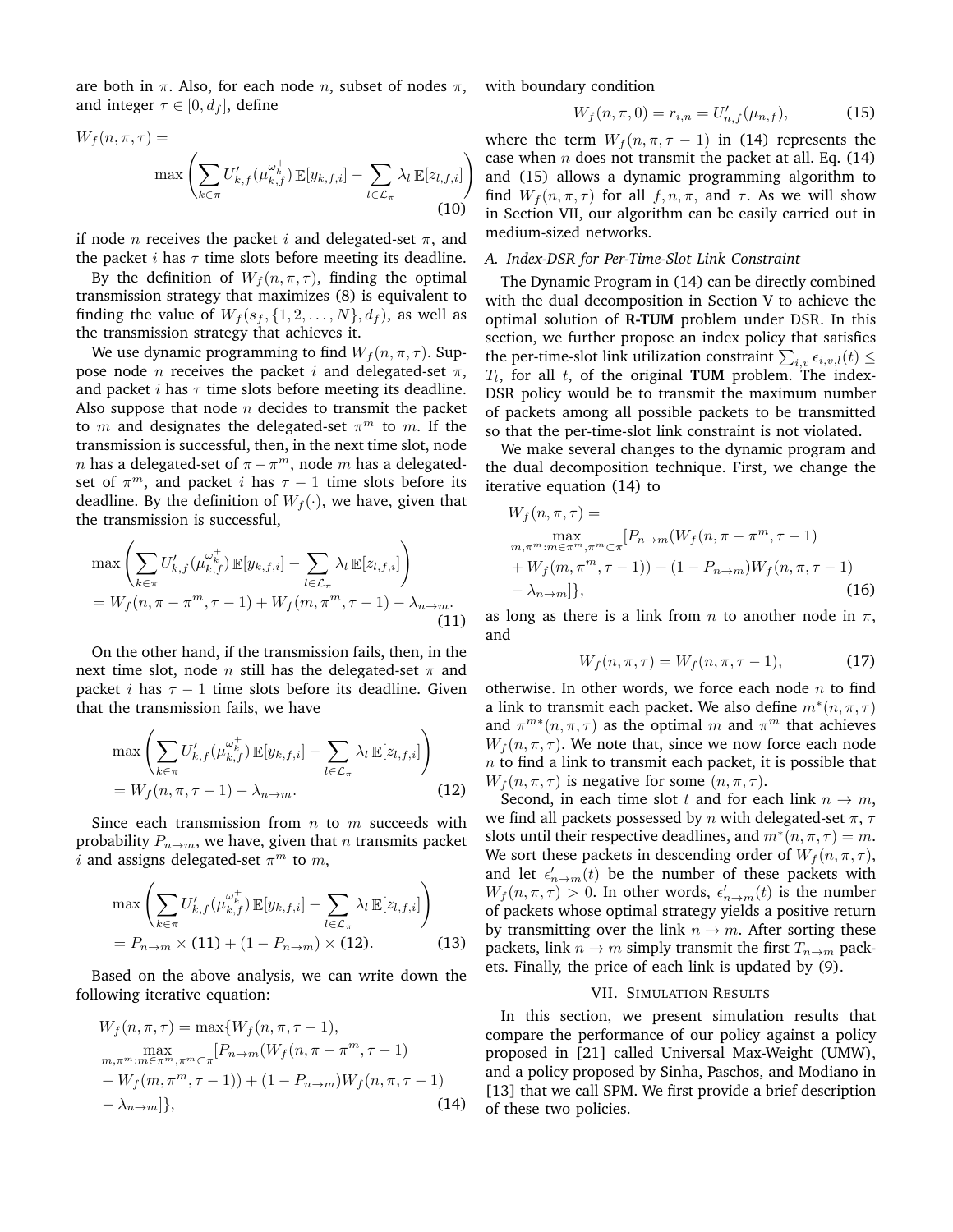

Fig. 2. Scenario 1: 11−node network



Fig. 5. Scenario 2: 18−node network



Fig. 3. Scenario 1: Linear Utility Function





Fig. 4. Scenario 1: Logarithmic Utility Function



Fig. 6. Scenario 2: Linear Utility Function

Fig. 7. Scenario 2: Logarithmic Utility Function

### *A. Overview of UMW and SPM*

The UMW policy solves the problem of throughputoptimal packet dissemination in a network with arbitrary topology with unicast, multicast and broadcast traffic. In both the centralized and distributed versions of UMW, the route of each packet is decided at the origin. This route is a weighted tree that is constructed using the edge weights at time of decision at the origin. Hence, if the route of the packet turns to be inappropriate during packet dissemination, it cannot be modified. This policy also has a heuristic distributed, but compare against the centralized version, which has better performance than the distributed one.

The SPM policy is designed for throughput optimal broadcast. SPM is a virtual-queue based algorithm, where virtual-queues are defined for subsets of nodes. These virtual queues keep track of a kind of backpressure, while accounting for the fact that packets are duplicated in the broadcast regime. Each slot is sub-divided into  $L$ minislots, where  $L$  is the number of links in the network, and a random link is activated in each mini-slot. Here, a packet may be retransmitted multiple times over the minislots comprising a slot (i.e., it could potentially reach all nodes in just one slot). To ensure consistency with the slot model, we modify this algorithm to only allow packet state updates at each slot, rather than at each mini-slot.

#### *B. Simulation Settings and Results*

In this study, we consider two different simulation scenarios motivated by designs for IAB network deployments [1], [2]. Here, we have two kinds of nodes, namely, (i) gateway nodes with fiber drops (shown in red), and (ii) wireless-only nodes with mm-wave backhaul (shown as blue nodes). We assume that gateways communicate reliably between each other with zero latency, since they are connected to the same backend switch (consistent with IAB architecture). The two scenarios represent different levels of gateway availability. The first scenario is a an 11−node network with 2 fiber drops as in figure (2), while the second scenario is an 18− node IAB network with 9 fiber drops as shown in figure (5). Hence, Scenario 1 is illustrative performance in a network with multiple wireless hops, whereas Scenario 2 illustrates performance in a more densely connected network.

In both scenarios, there are two broadcast flows. One of the flows originates at a fiber-connected gateway node, and the other one from a wireless-only node. For each link *l*,  $P_l$  is randomly chosen from  $[0.5, 1.0]$ , and  $T_l$  is randomly chosen from  $[1, 5]$ . Each flow generates packets according to a Poisson random process, where source node of flow 1 has a mean arrival rate of 1.5 packets per time slot, and source node of second flow has a mean arrival rate of 2 packets per time slot. Since UWM and SPM only aim to maximize throughput, we first consider a linear utility function  $U_{n,f}(\mu_{n,f}) = \mu_{n,f}$  to make a fair comparison. In this case, the total utility of the system is the same as the total timely-throughputs. In a second case, we also consider a logarithmic utility function  $U_{n,f}(\mu_{n,f}) = \log(\mu_{n,f}+1)$ , which models the idea that the utility of the end user might be a non-negative,